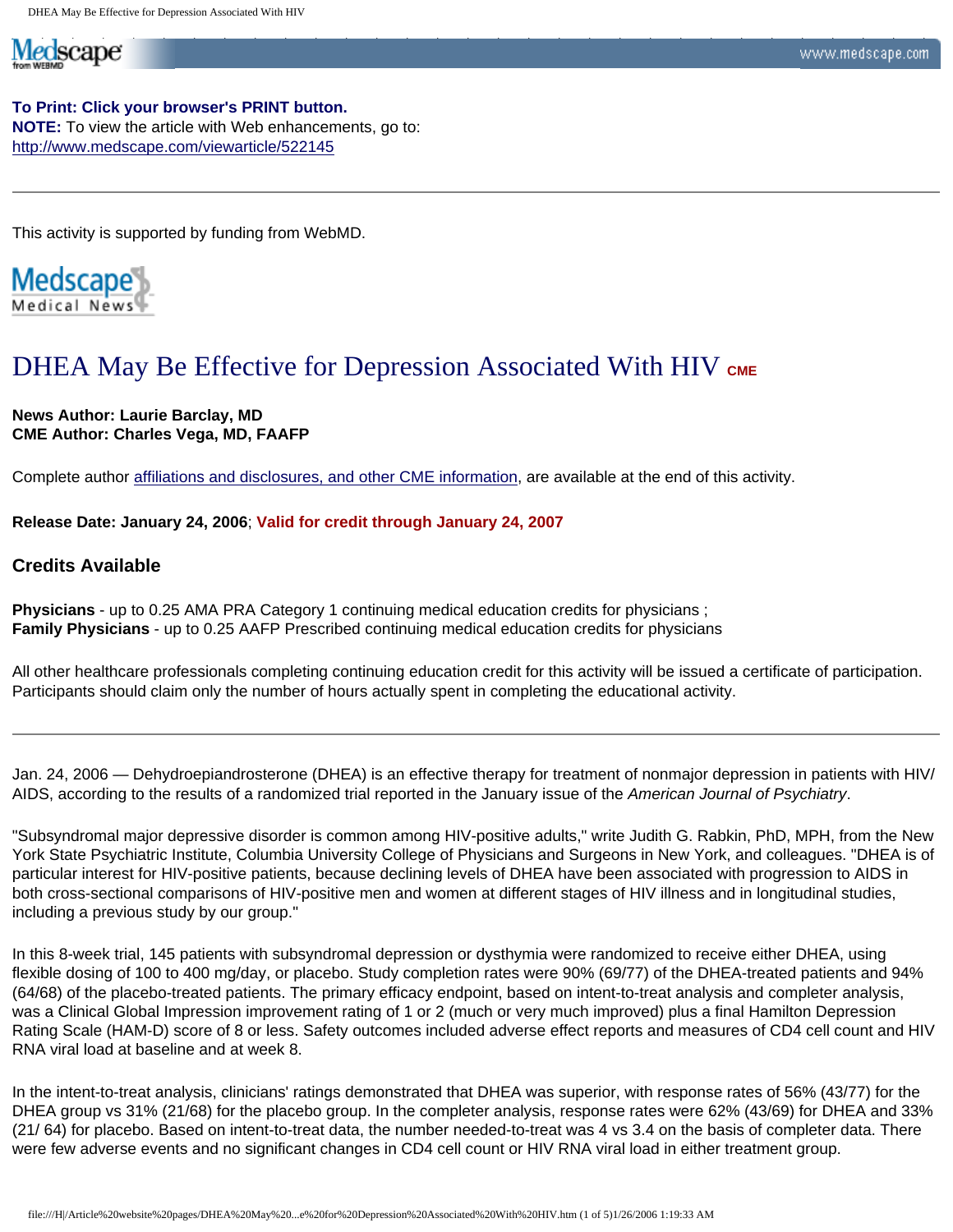DHEA May Be Effective for Depression Associated With HIV

"Nonmajor but persistent depression is common in patients with HIV/AIDS, and DHEA appears to be a useful treatment that is superior to placebo in reducing depressive symptoms," the authors write. "The low attrition rate in this group of physically ill patients, together with requests for extended open-label treatment, reflect high acceptance of this readily available intervention."

Study limitations include lack of generalizability to patients with major depression or those with substance use disorders, small number of women, absence of long-term follow-up regarding maintenance of response or possible long-term endocrine or other effects of DHEA, and restriction of the study to HIV-positive individuals.

"Given the high acceptance rate and low side effect profile for DHEA in this group of patients with HIV/AIDS, nearly all of whom were taking multiple concurrent medications, it may be appropriate to evaluate the efficacy of DHEA in other groups of physically ill patients in which mild depression is common," the authors conclude. "We do not recommend widespread use of DHEA in the absence of confirmatory efficacy research and more data about longer-term use. For patients who are unwilling to take antidepressants, who express a strong preference for an 'alternative' treatment, and who have nonmajor depression, DHEA may be a reasonable choice."

The National Institutes of Mental Health supported this study.

*Am J Psychiatry.* 2006;163:59-66

# **Learning Objectives for This Educational Activity**

Upon completion of this activity, participants will be able to:

- Describe the efficacy of DHEA treatment on mood.
- Compare DHEA vs placebo in the treatment of mild depression among patients with HIV infection.

# **Clinical Context**

DHEA is a weakly active adrenal androgen that serves as a precursor to testosterone and estradiol, which are hormones that can have a positive effect on mood when administered exogenously. In addition, the authors of the current study describe that DHEA increases the amount of available insulin-like growth factor, which in turn can increase levels of growth hormone. Growth hormone deficiency has also been linked with depressed mood. Finally, DHEA may modulate inflammatory cytokines, such as tumor necrosis factor, which may be related to depressed mood.

Declines in DHEA levels may also be important in the progression to AIDS among patients infected with HIV. In their current study, researchers compare DHEA with placebo in the treatment of mild depression among a cohort of patients with HIV.

# **Study Highlights**

- Study subjects were adults with HIV who met criteria for dysthymia or subsyndromal depression of at least 3 months' duration. Patients were excluded from study participation if they had current unstable medical conditions, substance abuse, or recent use of steroids.
- Participants were randomized to receive DHEA, which was titrated to a maintenance dose of 300 to 400 mg/day depending on patient response, or matching placebo.
- The duration of the trial was 8 weeks. Study outcomes included a score of very much or much improved on the Clinical Global Impression scale. The authors also measured scores from the HAM-D . A measure of participants' quality of life and the Beck Depression Inventory were also assessed. Serum DHEA levels were followed to judge their relationship to study treatment.
- 145 patients underwent randomization, and 92% of participants finished the 8-week trial. Baseline characteristics between the DHEA and placebo groups were similar. The mean age of the study cohort was 44 years old, and 84% of subjects were male. Ethnicity of the study was cohort was nearly evenly divided between black, white, and Hispanic subjects. The average duration since the diagnosis of HIV was 8.6 years, and two thirds of the group had a diagnosis of AIDS. 80% of the study cohort was receiving antiretroviral treatment, and 20% was receiving testosterone supplementation during the trial. 70% of the study group reported previously receiving treatment of depression, and 10% had DHEA levels below normal at baseline. The mean HAM-D score was 16.
- On intent-to-treat analysis, the clinical response rates of much improved or very much improved were 56% vs 31% in the DHEA and placebo groups, respectively, a significant difference. The mean endpoint HAM-D scores were 8.1 and 9.4,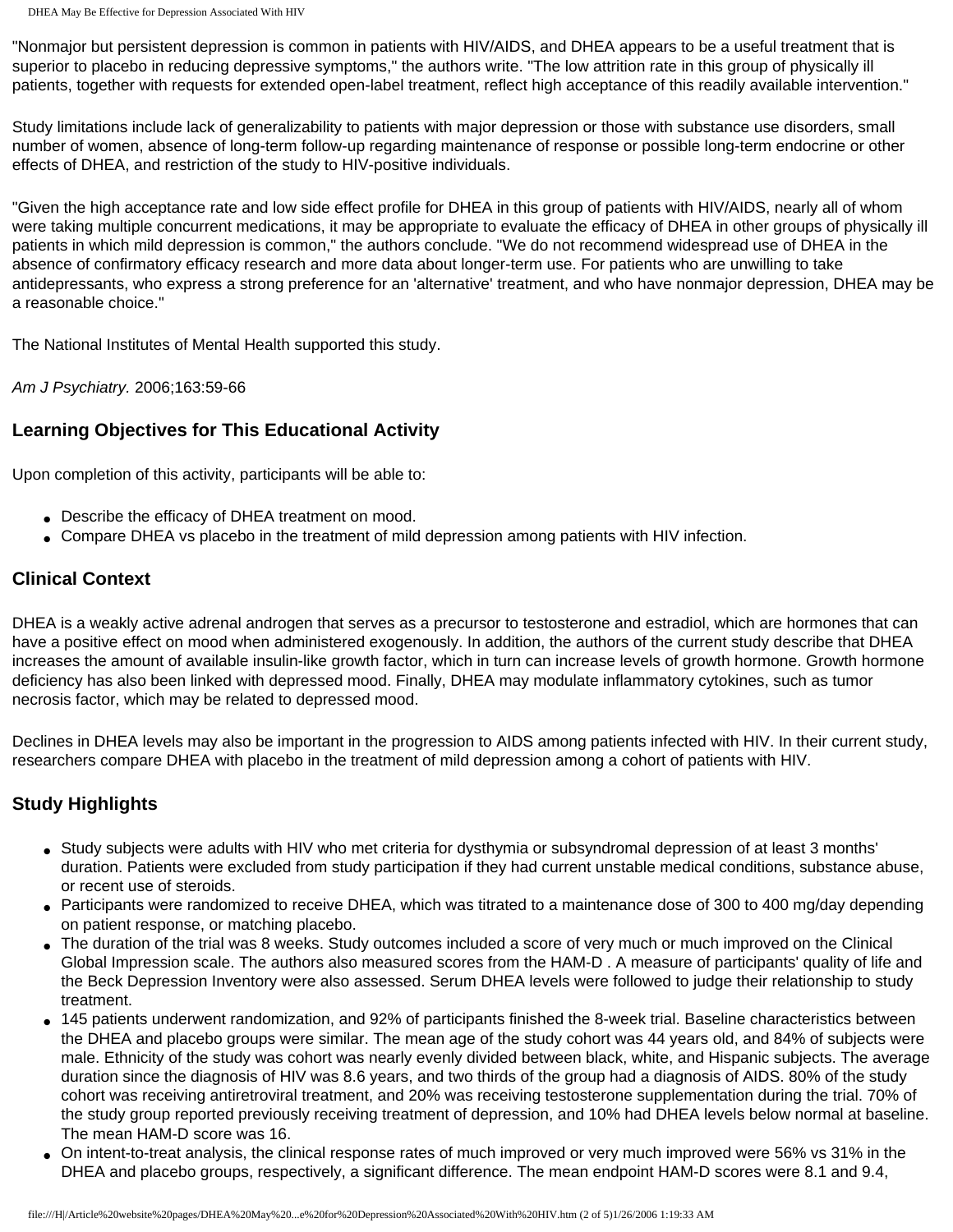respectively. This difference was not statistically significant. However, a reduction of at least 50% of the baseline HAM-D score was achieved in 57% of the DHEA group vs 35% of the placebo group (*P* = .009).

- Measures of quality of life and the Beck Depression Inventory did not significantly differ between treatment groups.
- Mean doses of DHEA did not differ between responders and nonresponders nor did final serum levels of DHEA. Similarly, the increase in serum DHEA during the study was not associated with improved study outcomes, and there were no sex differences for DHEA vs placebo therapy.
- Concomitant steroid therapy did not significantly affect the main study outcome.
- Serum testosterone levels increased with DHEA therapy in women, but not in men. DHEA did not significantly affect CD4 counts or the HIV viral load.
- Rates of adverse events were similar between the placebo and DHEA groups.
- An open-label continuation phase of DHEA therapy revealed that DHEA maintained its efficacy in treating depression for 8 months.

# **Pearls for Practice**

- DHEA may improve mood by increasing levels of sex steroids, insulin-like growth factor, and growth hormone while reducing activity of inflammatory cytokines.
- In the current study, DHEA improved clinicians' assessment of mild depression vs placebo among a mostly male cohort of patients with HIV. However, DHEA was not more effective than placebo in the outcomes of HAM-D scores, the Beck Depression Inventory, or quality of life.

# **Instructions for Participation and Credit**

There are no fees for participating in or receiving credit for this online educational activity. For information on applicability and acceptance of continuing education credit for this activity, please consult your professional licensing board.

This activity is designed to be completed within the time designated on the title page; physicians should claim only those credits that reflect the time actually spent in the activity. To successfully earn credit, participants must complete the activity online during the valid credit period that is noted on the title page.

## FOLLOW THESE STEPS TO EARN CME/CE CREDIT\*:

- 1. Read the target audience, learning objectives, and author disclosures.
- 2. Study the educational content online or printed out.
- 3. Online, choose the best answer to each test question. To receive a certificate, you must receive a passing score as designated at the top of the test. Medscape encourages you to complete the Activity Evaluation to provide feedback for future programming.

You may now view or print the certificate from your CME/CE Tracker. You may print the certificate but you cannot alter it. Credits will be tallied in your CME/CE Tracker and archived for 5 years; at any point within this time period you can print out the tally as well as the certificates by accessing "Edit Your Profile" at the top of your Medscape homepage.

\*The credit that you receive is based on your user profile.

# **Target Audience**

This article is intended for primary care clinicians, psychiatrists, infectious disease specialists, and other specialists who care for patients with mild depression, dysthymia, or HIV infection.

## **Goal**

The goal of this activity is to provide medical news to primary care clinicians and other healthcare professionals in order to enhance patient care.

## **Accreditation Statements**

## **For Physicians**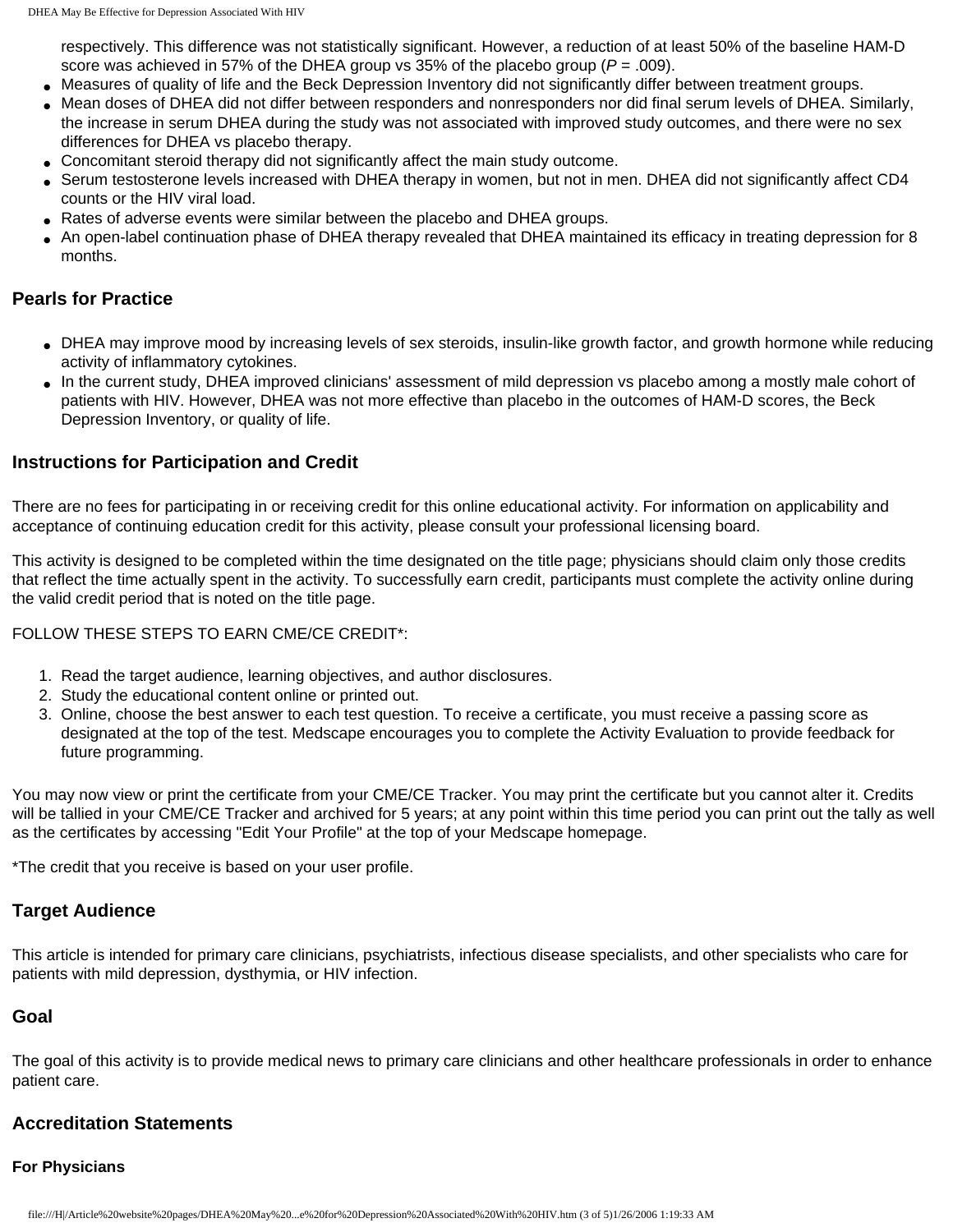

Medscape is accredited by the Accreditation Council for Continuing Medical Education (ACCME) to provide continuing medical education for physicians.

Medscape designates this educational activity for **0.25 Category 1 credit(s)** toward the AMA Physician's Recognition Award. Each physician should claim only those credits that reflect the time he/she actually spent in the activity.

Medscape Medical News (MMN) has been reviewed and is acceptable for up to 150 Prescribed credits by the American Academy of Family Physicians. AAFP accreditation begins 09/01/05. Term of approval is for 1 year from this date. This component is approved for 0.25 Prescribed credit. Credit may be claimed for 1 year from the date of this issue.

#### [Contact This Provider](mailto:tmarkum@aafp.org)

For questions regarding the content of this activity, contact the accredited provider for this CME/CE activity: [mailto:CME@webmd.](mailto:CME@webmd.net) [net](mailto:CME@webmd.net) For technical assistance, contact [CME@webmd.net.](mailto:CME@webmd.net)

## **Authors and Disclosures**

As an organization accredited by the ACCME, Medscape requires everyone who is in a position to control the content of an education activity to disclose all relevant financial relationships with any commercial interest. The ACCME defines "relevant financial relationships" as financial relationships in any amount, occurring within the past 12 months, including financial relationships of a spouse or life partner, that could create a conflict of interest.

Medscape encourages Authors to identify investigational products or off-label uses of products regulated by the US Food and Drug Administration, at first mention and where appropriate in the content.

#### **News Author**

# **Laurie Barclay, MD**

is a freelance writer for Medscape.

Disclosure: Laurie Barclay, MD, has disclosed no relevant financial relationships.

#### **Clinical Reviewer**

**Gary Vogin, MD** Senior Medical Editor, Medscape

Disclosure: Gary Vogin, MD, has disclosed no relevant financial relationships.

## **CME Author**

#### **Charles P Vega, MD**

Associate Professor, Residency Director, Department of Family Medicine, University of California, Irvine

Disclosure: Charles Vega, MD, FAAFP, has disclosed that he has received grants for educational activities from Pfizer.

#### **About News CME**

News CME is designed to keep physicians and other healthcare professionals abreast of current research and related clinical developments that are likely